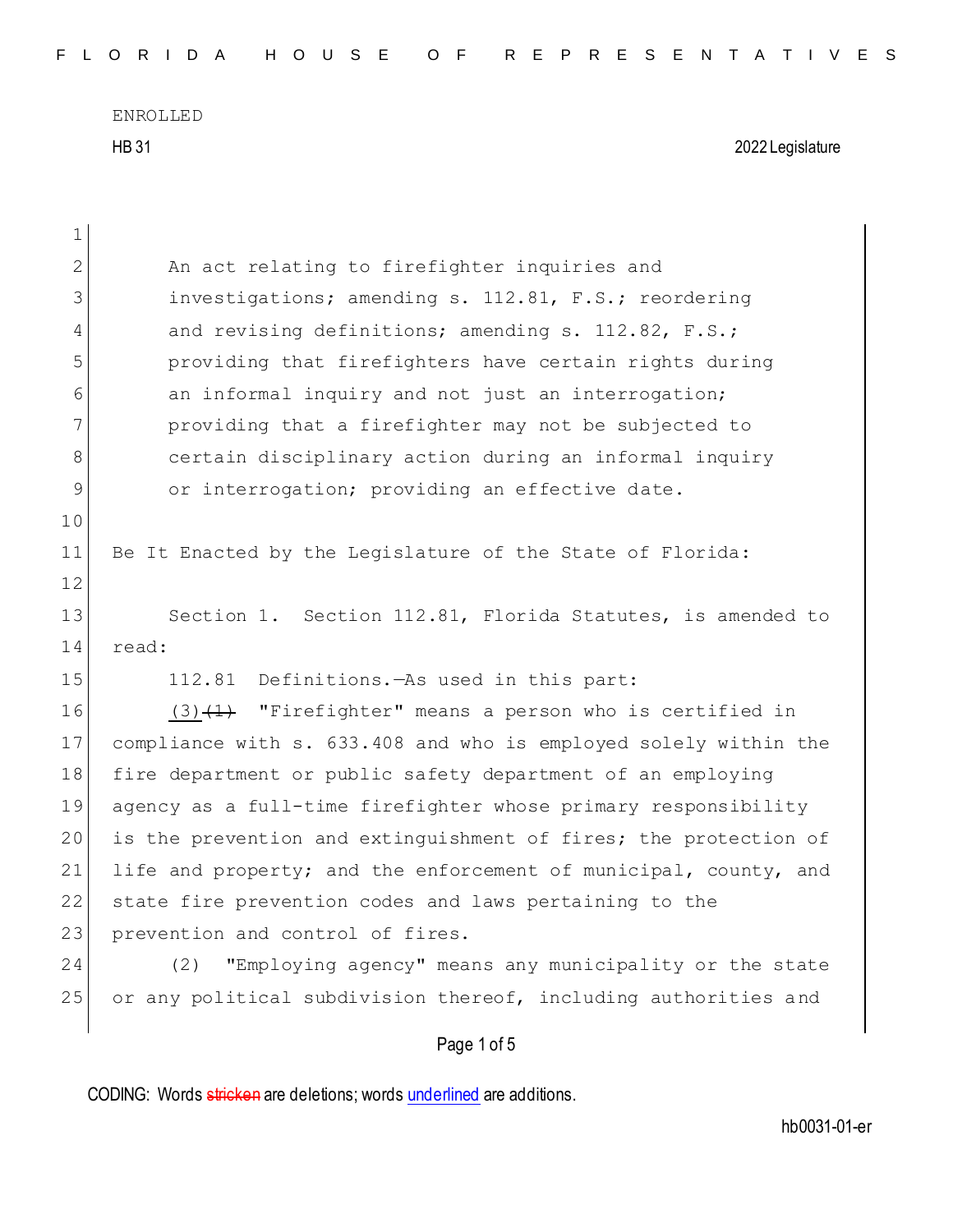26 special districts, which employs firefighters.

27  $(5)(3)$  "Informal inquiry" means a meeting by supervisory 28 or management personnel with a firefighter about whom an 29 allegation of misconduct has come to the attention of such 30 supervisory or management personnel, the purpose of which 31 meeting is to mediate a complaint or discuss the facts to 32 determine whether a formal investigation should be commenced. 33 The term does not include routine work-related discussions, such 34 as safety sessions or normal operational fire debriefings.

35 (4) "Formal investigation" means the process of 36 investigation ordered by supervisory or management personnel, to 37 determine if after the supervisory personnel have previously 38 determined that the firefighter should shall be disciplined, 39 reprimanded, suspended, or removed, during which the questioning 40 of a firefighter is conducted for the purpose of gathering 41 evidence of misconduct.

42 (1) (5) "Administrative proceeding" means any nonjudicial 43 hearing which may result in the recommendation, approval, or 44 order of disciplinary action against, or suspension or discharge 45 of, a firefighter.

46 (6) "Interrogation" means the questioning of a firefighter 47 by an employing agency in connection with a formal investigation 48 or an administrative proceeding but does shall not include 49 arbitration or civil service proceedings. The term does not 50 include questioning during pursuant to an informal inquiry shall

## Page 2 of 5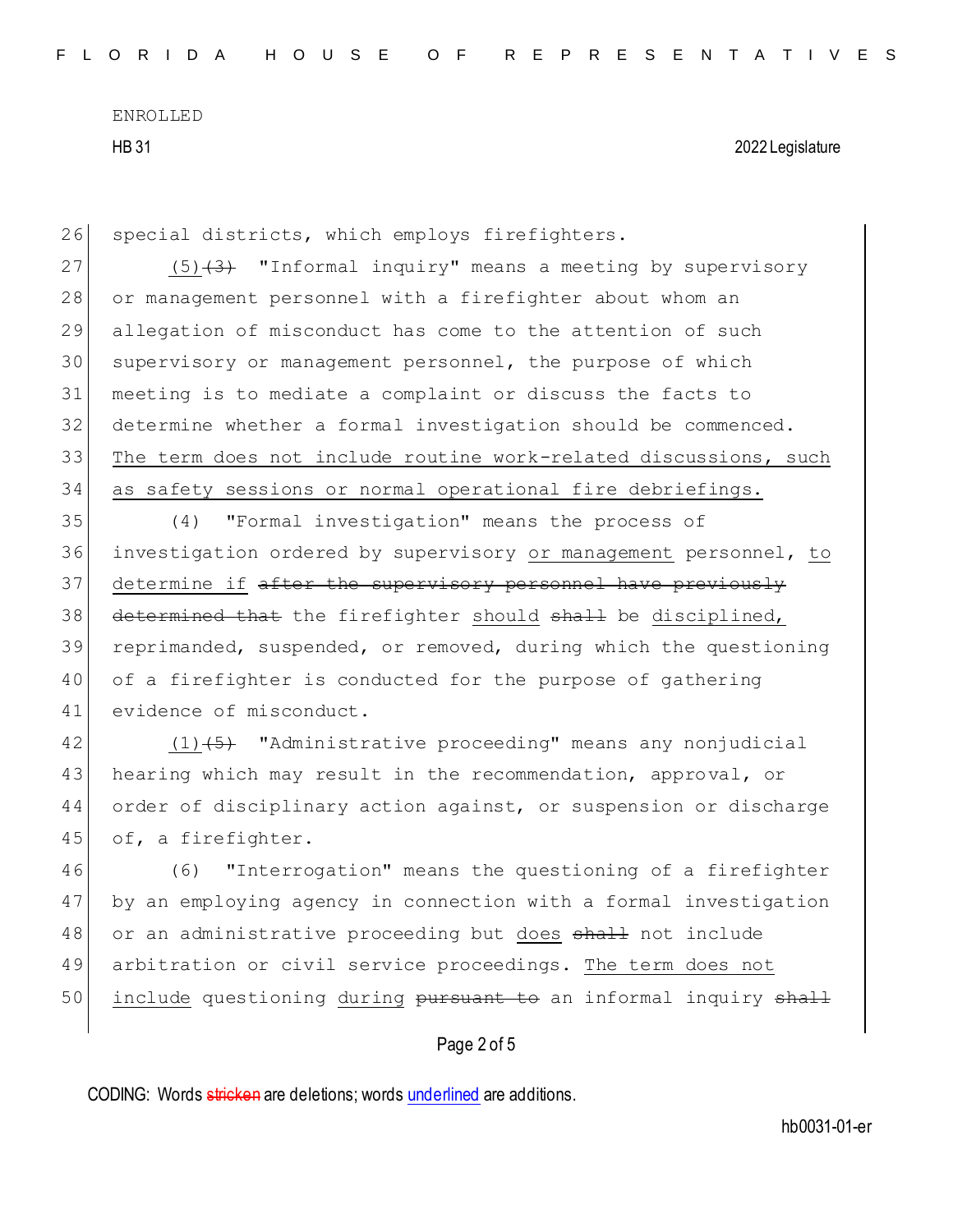ENROLLED

HB 31 2022 Legislature

| 51 | not be deemed to be an interrogation.                                          |
|----|--------------------------------------------------------------------------------|
| 52 | Section 2. Section 112.82, Florida Statutes, is amended to                     |
| 53 | read:                                                                          |
| 54 | 112.82 Rights of firefighters. - Whenever a firefighter is                     |
| 55 | subjected to an informal inquiry or interrogation, the inquiry                 |
| 56 | or such interrogation must shall be conducted in accordance with               |
| 57 | pursuant to the terms of this section.                                         |
| 58 | (1)<br>An <del>The</del> interrogation must <del>shall</del> take place at the |
| 59 | facility where the investigating officer is assigned, or at the                |
| 60 | facility that which has jurisdiction over the place where the                  |
| 61 | incident under investigation allegedly occurred, as designated                 |
| 62 | by the investigating officer.                                                  |
| 63 | A No firefighter may not shall be subjected to<br>(2)                          |
| 64 | interrogation without first receiving written notice in <del>of</del>          |
| 65 | sufficient detail of the formal investigation in order to                      |
| 66 | reasonably apprise the firefighter of the nature of the                        |
| 67 | investigation. The firefighter must shall be informed beforehand               |
| 68 | of the names of all complainants.                                              |
| 69 | All interrogations must shall be conducted at a<br>(3)                         |
| 70 | reasonable time of day, preferably when the firefighter is on                  |
| 71 | duty, unless the importance of the interrogation $\theta$                      |
| 72 | investigation is of such a nature that immediate action is                     |
| 73 | required.                                                                      |
| 74 | The firefighter under formal investigation must shall<br>(4)                   |
| 75 | be informed of the name, rank, and unit or command of the                      |
|    | Page 3 of 5                                                                    |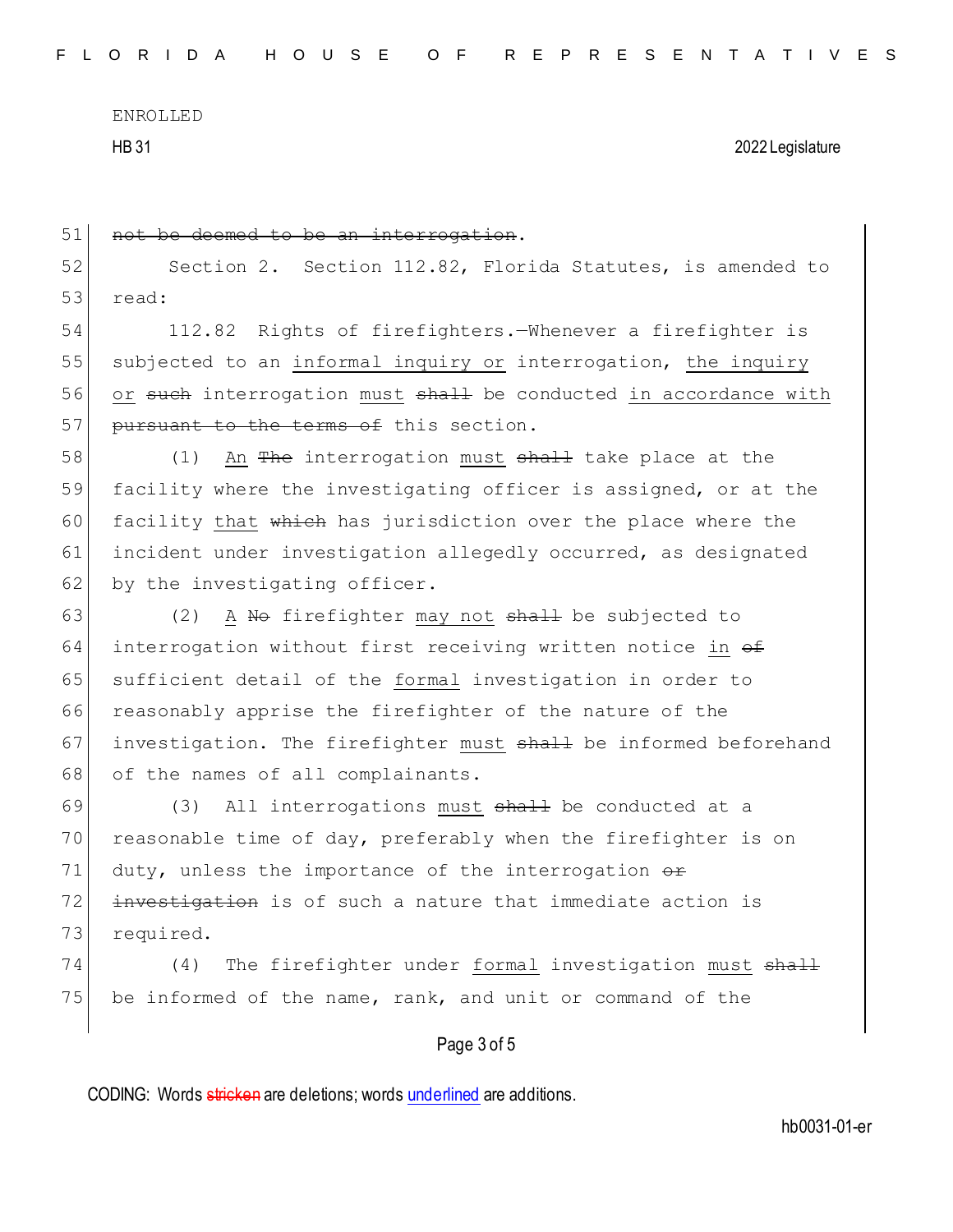76 officer in charge of the investigation, the interrogators, and 77 all persons present during any interrogation.

78 (5) Informal inquiries and interrogation sessions must 79 shall be of reasonable duration and the firefighter must shall 80 be permitted reasonable periods for rest and personal 81 necessities.

82 (6) During an informal inquiry or interrogation, the 83 firefighter may being interrogated shall not be subjected to  $84$  offensive language; threatened with a transfer, suspension, 85 dismissal, or other disciplinary action; or offered any 86 incentive as an inducement to answer any questions.

87 (7) A complete record of any interrogation must shall be 88 made, and if a transcript of such interrogation is made, the 89 firefighter under formal investigation is shall be entitled to a 90 copy of the transcript without charge. Such record may be 91 electronically recorded.

92 (8) An employee or officer of an employing agency may 93 represent the agency, and an employee organization may represent 94 any member of a bargaining unit desiring such representation in 95 any proceeding to which this part applies. If a collective 96 bargaining agreement provides for the presence of a 97 representative of the collective bargaining unit during 98 investigations or interrogations, such representative shall be 99 allowed to be present.

100 (9) A No firefighter may not shall be discharged,

## Page 4 of 5